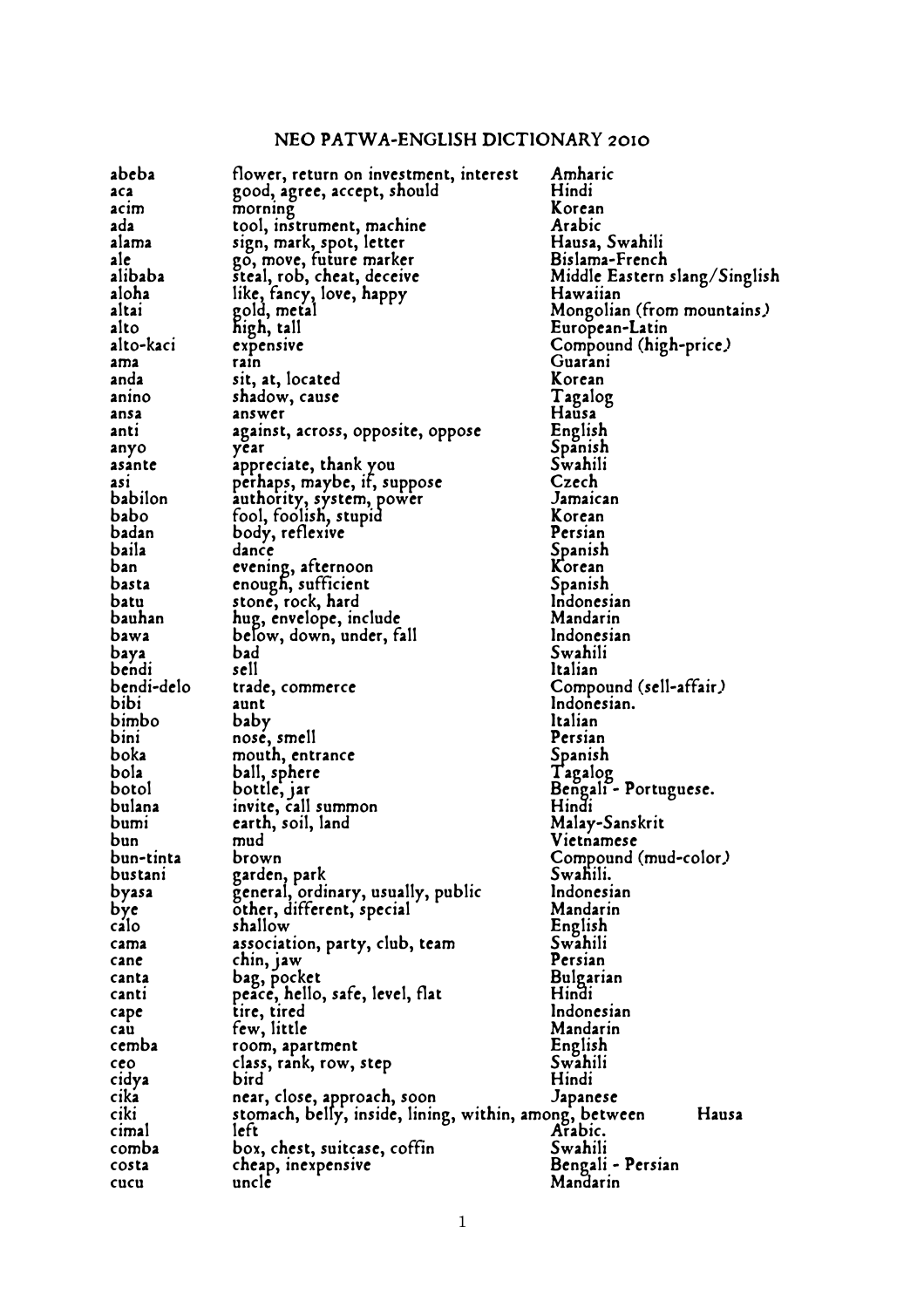| cule                                       | depart, from                                                                                                       | Mandarin.              |
|--------------------------------------------|--------------------------------------------------------------------------------------------------------------------|------------------------|
| cup                                        | break, destroy                                                                                                     | Bulgarian              |
| cuti                                       | holiday, vacation                                                                                                  | Hindi and Bengali.     |
| daiti                                      | replace, substitute, instead of                                                                                    | Mandarin               |
|                                            | deep, interesting, serious                                                                                         | Indonesian             |
| dalam<br>dale                              | far, distance                                                                                                      | Russian                |
| dalida                                     | run, flow, happen, current                                                                                         | Korean                 |
| damu                                       | blood                                                                                                              | Swahili/Arabic         |
|                                            |                                                                                                                    | Compound (blood-color) |
| damu<br>damu-tinta red<br>dama tooth, bite |                                                                                                                    | Hindi                  |
| danyo                                      | injury, wound, damage                                                                                              | Spanish                |
| daswan                                     | plan, idea                                                                                                         | Mandarin.              |
| datu                                       |                                                                                                                    | Telegu                 |
| dawa<br>deka<br>delo                       |                                                                                                                    | Swahili/Hindi          |
|                                            |                                                                                                                    | Metric                 |
|                                            |                                                                                                                    | Russian                |
| dena                                       | across,<br>medicine, drug<br>10 (ten)<br>thing (affair), business, fact<br>give, for, to<br>decide, choose         | Hindi.                 |
| deside                                     |                                                                                                                    | French                 |
| dewa                                       |                                                                                                                    | Hindi                  |
|                                            |                                                                                                                    | Mandarin               |
|                                            |                                                                                                                    | Hindi                  |
|                                            | dewa<br>didi<br>do 2 (Two)<br>dolce sweet, candy, easy, soft, fine<br>dubyo doubt, suspect<br>dubyo doubt, suspect | Italian                |
|                                            |                                                                                                                    | Italian                |
|                                            |                                                                                                                    | Swahili/Zulu           |
|                                            |                                                                                                                    | Indonesian - Sanskrit. |
|                                            | duby<br>dudu<br>duka sad, sorrow, grief<br>duman ask, question<br>dunya world, earth, generation                   | Seychellois            |
|                                            |                                                                                                                    | Arabic                 |
| enta                                       | enter, join<br>birth, be born                                                                                      | English                |
| enta-dunya                                 |                                                                                                                    | Compound (enter-world) |
| espeha                                     | hope, wait                                                                                                         | Spanish                |
| etone                                      |                                                                                                                    | French                 |
| faida<br>faifa<br>fasen                    | surprise, surprised<br>gain, profit, benefit<br>lightning,, electricity                                            | Swahili                |
|                                            |                                                                                                                    | Thai                   |
|                                            | close, turn off, preserve                                                                                          | English                |
| feda                                       | silver, money                                                                                                      | Swahili                |
| felelem                                    | fear, afraid, danger                                                                                               | Hungarian              |
| fika                                       | arrive, until                                                                                                      | Swahili                |
| file                                       | net, web, network                                                                                                  | French                 |
| finga                                      | tinger, indicate                                                                                                   | Bislama - English      |
| foli                                       | crazy, folly, insanity                                                                                             | French                 |
| foni                                       | sound, noise, voice, shout                                                                                         | Greek                  |
| fosa                                       | hole, pit, valley<br>melt, liquify, solve                                                                          | Lingua Franca          |
| fundi                                      |                                                                                                                    | Lingua Franca          |
| tupi                                       | short, low                                                                                                         | Swăhili.               |
| fwego                                      | fire, hot, warm                                                                                                    | Spanish.               |
| gabel                                      | branch, fork, division                                                                                             | German                 |
| gamia                                      | basket, cage                                                                                                       | Bengali - Portuguese   |
| gani                                       | see, look                                                                                                          | Hausa                  |
| gati                                       | hard, solid                                                                                                        | Telugu                 |
| genki                                      | health, healthy, vigorous                                                                                          | Japanese               |
| $\tilde{\mathbf{g}}$ ila                   | wet                                                                                                                | Hindi.                 |
| gugul                                      | search, look for                                                                                                   | English (google)       |
| gwai                                       | strange                                                                                                            | Mandarin.              |
| habahi                                     | news, report, info, history                                                                                        | Arabic                 |
| hacici                                     | grass, hair                                                                                                        | Arabic (hashish)       |
| halka                                      | light, not heavy                                                                                                   | Hindi                  |
| haten                                      | hate, dislike                                                                                                      | Dutch                  |
| hawa                                       | wind, air, breath, life, spirit                                                                                    | Hindi                  |
| hefi                                       | heavy, weight, burden, serious                                                                                     | English                |
| hekuto                                     | 100 (hundred)                                                                                                      | Metric                 |
| heli                                       | turn, rotate, spin                                                                                                 | English                |
| hihi                                       | smile, laugh                                                                                                       | Chinook Jargon/Symbol  |
|                                            |                                                                                                                    |                        |

Mandarin. Bulgarian Hindi and Bengali. Mandarin Indonesian<br>Russian Swahili/Arabic Compound (blood-color.)<br>Hindi Spanish Mandarin. Telegu Swahili/Hindi<br>Metric Mandarin<br>Hindi Swahili/Zulu Indonesian - Sanskrit. Seychellois Arabic English Swahili Bislama - English<br>French Spanish. German Bengali - Portuguese<br>Hausa Telugu Japanese<br>Hindi. Arabic (hashish)<br>Hindi English<br>Metric English Chinook Jargon/Symbolism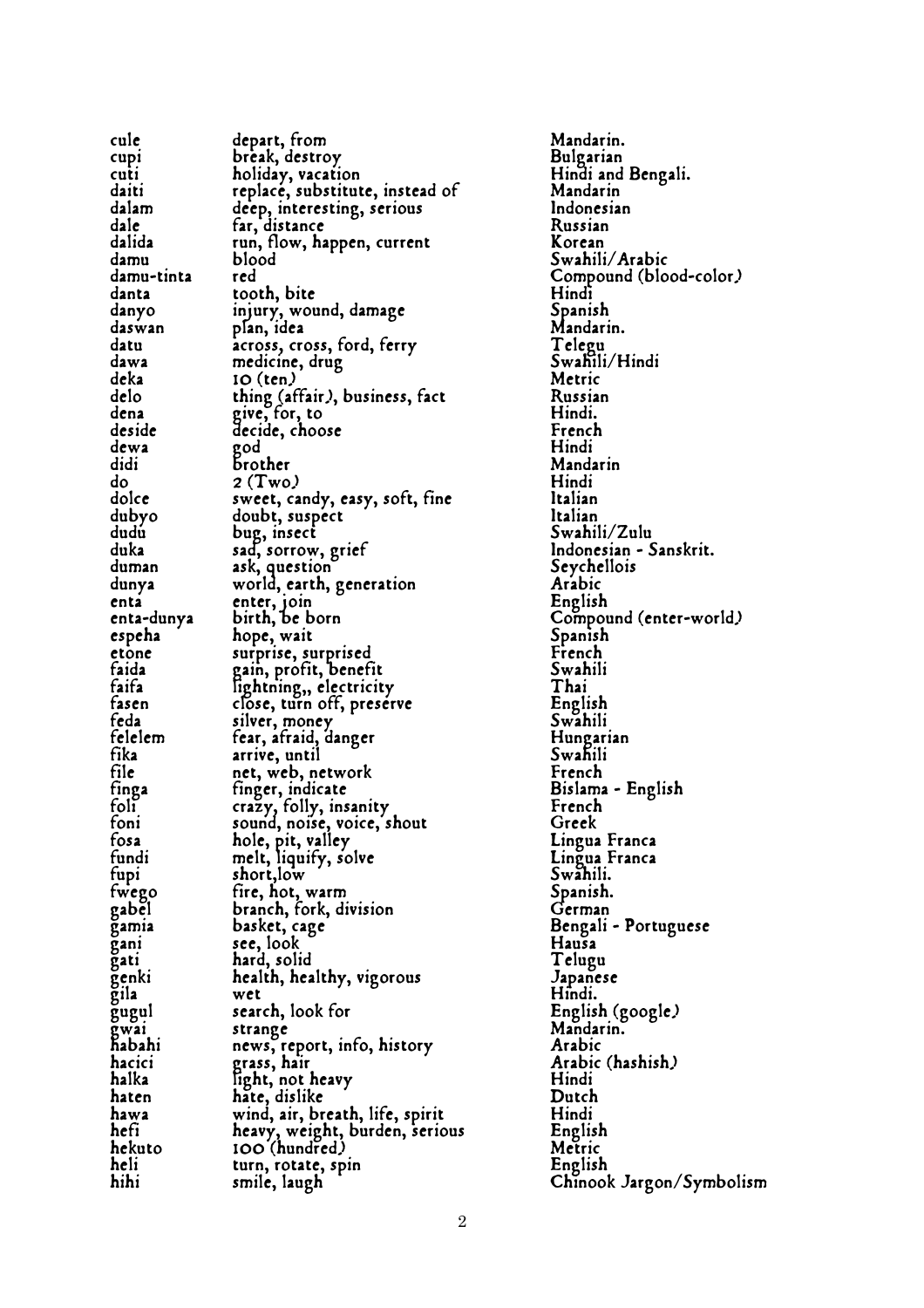| holom       | throat, swallow                                            | Mandarin                       |
|-------------|------------------------------------------------------------|--------------------------------|
| ibo         | because, reason, cause, aim                                | Russian                        |
| kabe        | wall, obstacle, hinder                                     | Japanese                       |
| kacam       | bean, nut                                                  | Singlish - Malay               |
| kacana      | treasure, precious                                         | Hindi                          |
| kacı        | price, value                                               | Korean and Japanese.           |
| kado        | present, gift                                              | French                         |
| kaici       | begin                                                      | Mandarin                       |
| kaki        | write, scratch                                             | Japanese                       |
| kali        | sharp, sour, bitter                                        | Swahili (from al-kali)         |
| kaliko      | cloth, sail, clothes                                       | <b>Bislama</b>                 |
| kalim       | word, name, writing                                        | Arabic                         |
| kamal       | blanket, quilt, cover                                      | Hindi                          |
| kamba       | rope, bind                                                 | Swahili                        |
| kambi       |                                                            | Spanish                        |
| kamino      | change, exchange, adjust<br>path, trail, orbit, road, walk | Spanish                        |
| kamisa      | shirt                                                      | Spanish, Tagalog.              |
| kanta       | sing, song                                                 | Spanish                        |
| kanun       | law, rule, regulation                                      | Turkish, etc.                  |
| kapal       | boat, ship                                                 | Malay-Tamil                    |
| kapice      | understand, grasp, seize                                   | Italian                        |
| kapo        | head, leader, self, hat                                    | Italian                        |
| kasa        |                                                            | Spanish                        |
| kata        | house, building, family<br>cut, divide, discount           | Arabic, Swahili                |
| katil       | bed                                                        | Thai, Tamil                    |
| kawi        |                                                            | Thai                           |
| kawim       | chair, seat, stool                                         | Indonesian                     |
|             | $max_{t}$<br>rich                                          |                                |
| kaya        |                                                            | Singlish - Malay<br>Indonesian |
| kayu<br>ke  | tree, wood, plant<br>what<br>what                          |                                |
|             |                                                            | Spanish                        |
| kehem       | cream<br>why                                               | Persian                        |
| ke-ibo      |                                                            | Compound (what-prep            |
| ke-kote     | where                                                      | Compound (what-side)           |
| ke-moda     | how                                                        | Compound                       |
| ke-tokitoki | when                                                       | Compound (what-time,           |
| ke-yan      | who                                                        | Compound (what-perso           |
| kilo        | 1000 (thousand)                                            | Metric                         |
| kini        | buy                                                        | Bengali.                       |
| kipan       | continue                                                   | Bislama-English                |
| kitabu      | book                                                       | Arabic                         |
| koken       |                                                            | Dutch                          |
| kole        | cook, prepare<br>stick, adhere, glue<br>powder, flour      | French                         |
| kona        |                                                            | Japanese                       |
| konti       | some, a number of                                          | Tagalo                         |
| kopa        | cup, glass                                                 | Spanish                        |
| kote        | side, place, rib                                           | French                         |
| kulya       | right, direction                                           | Swahili.                       |
| kwelo       | neck                                                       | Spanish                        |
| labi        | lip, edge, border                                          | Tagalog                        |
| labota      | work, job, occupation                                      | Czěch (robot.)                 |
| lagu        | pull, stretch, subtract, attract                           | Telugu                         |
| lagwa       |                                                            | Lingua Franca<br>Mandarin      |
| laī         | water, juice, liquid<br>come, become                       |                                |
| lala        | sleep, rest, lie, horizontal                               | Zulu                           |
| lalu        | exceed, more than, excessive, past                         | Indonesian                     |
| lama        | teacher                                                    | Tibetan                        |
| lamba       | long, length                                               | Hindi                          |
| landa       | field, outside, countryside, farm                          | <b>Basque</b>                  |
| lanka       | island, isolated                                           | Sanskrit (Sri Lanka.)          |
| lapa        | leaf, page, card                                           | Latvian                        |
| lapa-tinta  | green                                                      | Compound (leaf-color)          |
| lefe        | effect, influence, affect                                  | French                         |
|             |                                                            |                                |

Mandarin<br>Russian Japanese Singlish - Malay<br>Hindi Korean and Japanese.<br>French Mandarin Japanese Swahili (from al-kali) Bislama<br>Arabic Spanish Spanish Turkish, etc. Malay-Tamil<br>Italian Spanish Indonesian Singlish - Malay lndonesian Compound (what-preposition) Compound (what-time) Compound (what-person)<br>Metric Bengali. Bislama-English<br>Arabic Japanese Tagalo<br>Spanish French Swahili. Telugu<sup>1</sup> Lingua Franca Mandarin<br>Zulu st Indonesian Tibetan<br>Hindi Basque Sanskrit (Sri Lanka)<br>Latvian Compound (leaf-color)<br>French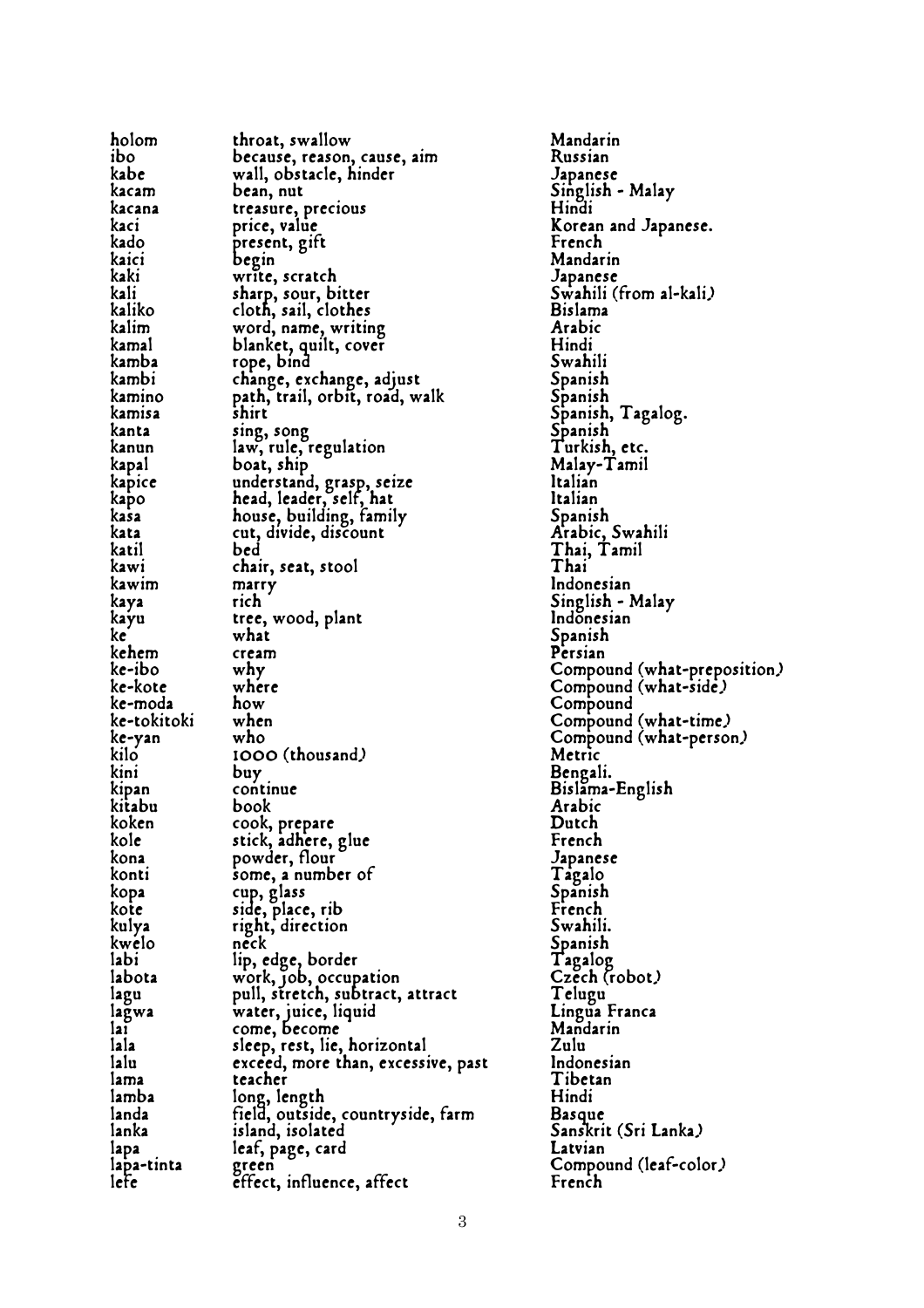| legim                          | vegetable                                                                                                                       | <b>Bislama</b>                   |
|--------------------------------|---------------------------------------------------------------------------------------------------------------------------------|----------------------------------|
| lekin                          | but                                                                                                                             | Arabic                           |
| lele                           | tly, jump                                                                                                                       | Hawaiian, Tongan (from ukulele.) |
| lema                           | weak                                                                                                                            | Indonesian                       |
| lento                          | slow, late                                                                                                                      | Lingua Franca                    |
| lese                           | let, allow                                                                                                                      | French                           |
| lida                           |                                                                                                                                 | Indonesian.                      |
|                                |                                                                                                                                 |                                  |
| linya                          |                                                                                                                                 | Spanish                          |
| lipeka                         | tongue, language<br>line, row, series, list<br>shoulder, carry, transport<br>study, area of study, area                         | Lingala<br>Greek                 |
| logi<br>$\mathbf{u}$           | study, area of study, area of specialty                                                                                         |                                  |
|                                | $6$ (six)                                                                                                                       | Mandarin                         |
| lucu                           | interesting                                                                                                                     | Indonesian                       |
| luna                           | moon, month                                                                                                                     | Spanish.                         |
| lupa                           | forget                                                                                                                          | Indonesian                       |
| macam                          | resemble, like, as if, probably, type, kind Singlish                                                                            |                                  |
| macu                           | old                                                                                                                             | Quěchua (Machu Picchu)           |
| mada                           | still, yet, again<br>troublesome, excuse me                                                                                     | Japanese                         |
| mafan                          |                                                                                                                                 | Mandarin                         |
| maga                           | male, man                                                                                                                       | Telugu                           |
| maga-pikin                     | boy, son                                                                                                                        | Compound                         |
|                                |                                                                                                                                 | Sanskrit (Maharaja)              |
|                                |                                                                                                                                 | German                           |
|                                |                                                                                                                                 | Arabic                           |
|                                | maha big, large, great<br>maista expert, specialist, master<br>makala article, story, myth, legend<br>makosa wrong, error, lack | Swahili                          |
| malaya                         | free, freedom                                                                                                                   | Tagalog<br>Swahili, Persian      |
| malı                           | good, assets, property, belong to                                                                                               |                                  |
| malu                           | shame, shy                                                                                                                      | Singlish                         |
| mama                           | mother                                                                                                                          | English, etc.                    |
| mana                           | meaning, significance                                                                                                           | Swahili                          |
| mandala                        | circle, round, cycle, around                                                                                                    | Sanskrit                         |
| mangi                          | busy                                                                                                                            | Mandarin                         |
| mantel                         |                                                                                                                                 | Indonesian                       |
| masala                         | coat<br>spice, taste, flavor<br>die, death                                                                                      | Hindi                            |
| mati                           |                                                                                                                                 | Singlish - Malay                 |
| mayla                          | dirty, messy, cluttered                                                                                                         | Hindi                            |
| meli                           | female, woman                                                                                                                   | Tok Pisin.                       |
| meli-pikin                     | girl, daughter                                                                                                                  | Compound                         |
| memba                          | member, participate                                                                                                             | English.                         |
| meme                           | sister                                                                                                                          | Mandarin                         |
| memo                           | remember, memory                                                                                                                |                                  |
| mesa                           | table, desk                                                                                                                     | English<br>Spanish.              |
| mı                             | l, me                                                                                                                           | English                          |
| mintan                         | please, request                                                                                                                 | Indonesian                       |
| mi-omni                        | we                                                                                                                              | Compound                         |
| misale                         | example, show                                                                                                                   | Amharic                          |
| miskin                         | poor, pitiful                                                                                                                   | Indonesian-Arabic                |
| mo                             | also, too, neither, and, even                                                                                                   | Bisllama/Japanese                |
| moana                          | sea, ocean, lake                                                                                                                | Hawaiian/Maori                   |
| moci                           |                                                                                                                                 | Swahili                          |
| moda                           | steam, gas<br>way, method, style, custom                                                                                        | Italian                          |
| monte                          |                                                                                                                                 | Spanish.                         |
| muka                           | mountain, bump, pile                                                                                                            |                                  |
|                                | face, surface, front, before, former                                                                                            | Hindi, Malay.                    |
| muskil<br>mwito                | difficult, problem, complicated, tight, rough                                                                                   | Arabic                           |
|                                | much, many, very, more                                                                                                          | Portuguese                       |
| mwito-aloha                    | preter                                                                                                                          | Compound (more-like)             |
| mwito-tokitoki often, frequent |                                                                                                                                 | Compound (much-time)             |
| myamyan                        | eat, food, consume                                                                                                              | Symbolism                        |
| myasto                         | town, city                                                                                                                      | Polish                           |
| nadi                           | <b>TIVET</b>                                                                                                                    | Hindi and Bengali.               |
| naiti                          | tind, discover                                                                                                                  | Russian                          |
| nam                            | $s$ (five)                                                                                                                      | Vietnamese                       |
| nata                           | swim, float                                                                                                                     | Lingua Franca                    |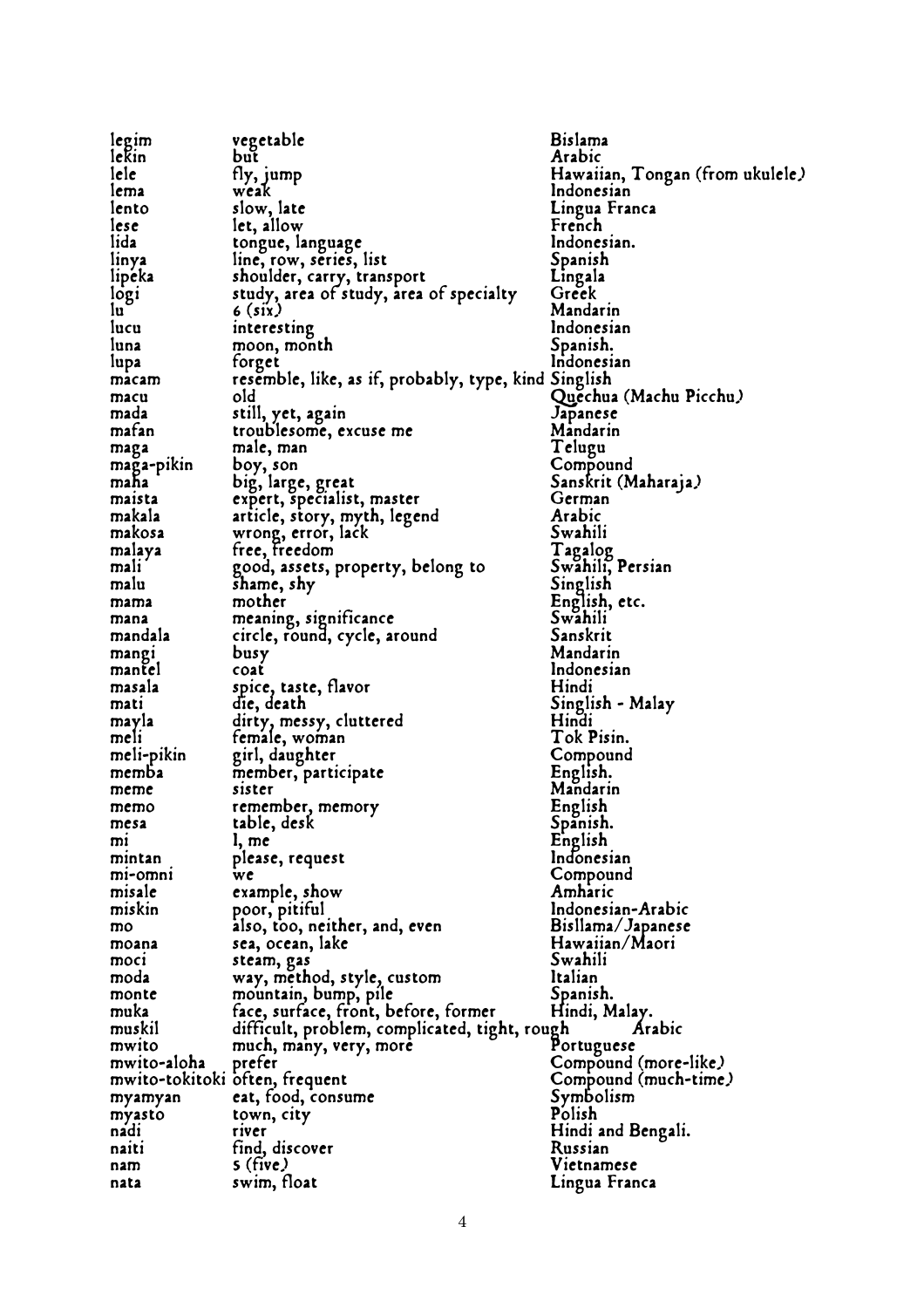| nco            | new, young, recently, fresh                                                     | Latin.                   |
|----------------|---------------------------------------------------------------------------------|--------------------------|
|                |                                                                                 |                          |
| nesu           | anger                                                                           | Javanese                 |
| nige           | escape, avoid                                                                   | Japanese                 |
| nın            | $9$ (nine)                                                                      | German                   |
| nipa           | discuss, debate, regarding                                                      | Yoruba                   |
| nipote         | grandchild, niece, nephew, descendant                                           | Italian                  |
| no             | no (negation)                                                                   | English.                 |
| noce           |                                                                                 | Spanish                  |
|                | night                                                                           |                          |
| noga           | leg, foot, step                                                                 | Russian.                 |
| nube           | cloud, unclear                                                                  | Italian.                 |
| nube-tinta     | grey                                                                            | Compound (cloud-color)   |
| nuli           | try, effort                                                                     | Mandarin                 |
| nume           | number, count                                                                   | Kutuba                   |
| nume-wan       | most                                                                            | Compound (number-one)    |
|                |                                                                                 | Thai                     |
| nuwa           | above, up, on top, rise                                                         |                          |
| nyama          | animal, beast, meat, flesh                                                      | Swahili                  |
| nyuma          | after, later, behind, rear                                                      | Swahili                  |
| OC1            | drop, fall                                                                      | Japanese                 |
| olyo           | oil, grease, flattery<br>grandmother, old woman<br>all, every, each, both, full | Portuguese               |
| oma            |                                                                                 | Dutch                    |
| omni           |                                                                                 | Latin                    |
|                |                                                                                 |                          |
| onana          | meet, welcome, meeting                                                          | Swahili                  |
| ondoa          | remove, except, cancel, discard                                                 | Swahili                  |
| opa            | grandfather, old man                                                            | German                   |
| open           | open, turn on                                                                   | English                  |
| oyo            | eye, look                                                                       | Spanish.                 |
| pafe           |                                                                                 | French                   |
|                | perfect, complete, exactly, surely                                              |                          |
| pahel          | puzzle, riddle, mystery                                                         | Hindi                    |
| pai            | time, occasion, chance                                                          | Min Chinese              |
| pakai          | use, wear, with, ride                                                           | Singlish.                |
| pal            | 8 (eight)                                                                       | Korean                   |
| palam          | bridge, ladder, stairway                                                        | Tamil                    |
| pana           | wide, general                                                                   | Swahili                  |
|                |                                                                                 |                          |
| pantalon       | pants, trousers                                                                 | French, Hindi.           |
| panya          | nail, claw, hook                                                                | Hindi                    |
| papa           | tather                                                                          | Various.                 |
| papye          | paper, document                                                                 | French                   |
| patala         | thin, narrow                                                                    | Hindi                    |
| pela           | thing (item, one), counter particle                                             | Tok Pisin                |
|                | feel, sense, think                                                              | Spanish                  |
| pensa          |                                                                                 |                          |
| peso           | measure, evaluate, test                                                         | Spanish                  |
| pica           | picture                                                                         | Swahili                  |
| pikin          | child, small, descendant, piece                                                 | Sranan                   |
| pikin-tokitoki | minute                                                                          | Compound (small-time)    |
| pinsan         | cousin                                                                          | Tagalog                  |
|                |                                                                                 | Indonesian               |
| pintu          | door, gate                                                                      |                          |
| pomogi         | help, service                                                                   | Russian.                 |
| pone           | put, place                                                                      | Spanish                  |
| ponu           | full, fill, satisfy                                                             | Kupang Malay             |
| puse           | grow, expand, increase, push                                                    | French                   |
| pwason         | fish                                                                            | French                   |
|                | bend, curve                                                                     | Italian                  |
| pyega          |                                                                                 |                          |
| pyel           | skin, bark, leather, surface, film, membrane Spanish.                           |                          |
| pyupyu         | smell, odor                                                                     | Chinook Jargon/Symbolism |
| sabi           | know, can, ability, habitually do                                               | Spanish                  |
| safahi         | journey, trip, travel                                                           | Swahili                  |
| safi           |                                                                                 | Swahili                  |
| saki           | white, bright, clear<br>pain, suffer, disease                                   | Indonesian               |
| sale           | salt, salty                                                                     | Italian                  |
|                |                                                                                 |                          |
| sama           | same, equal                                                                     | Indonesian               |
| sama-tokitoki  | while                                                                           | Compound (same-time)     |
| samwi          | cold                                                                            | Japanese                 |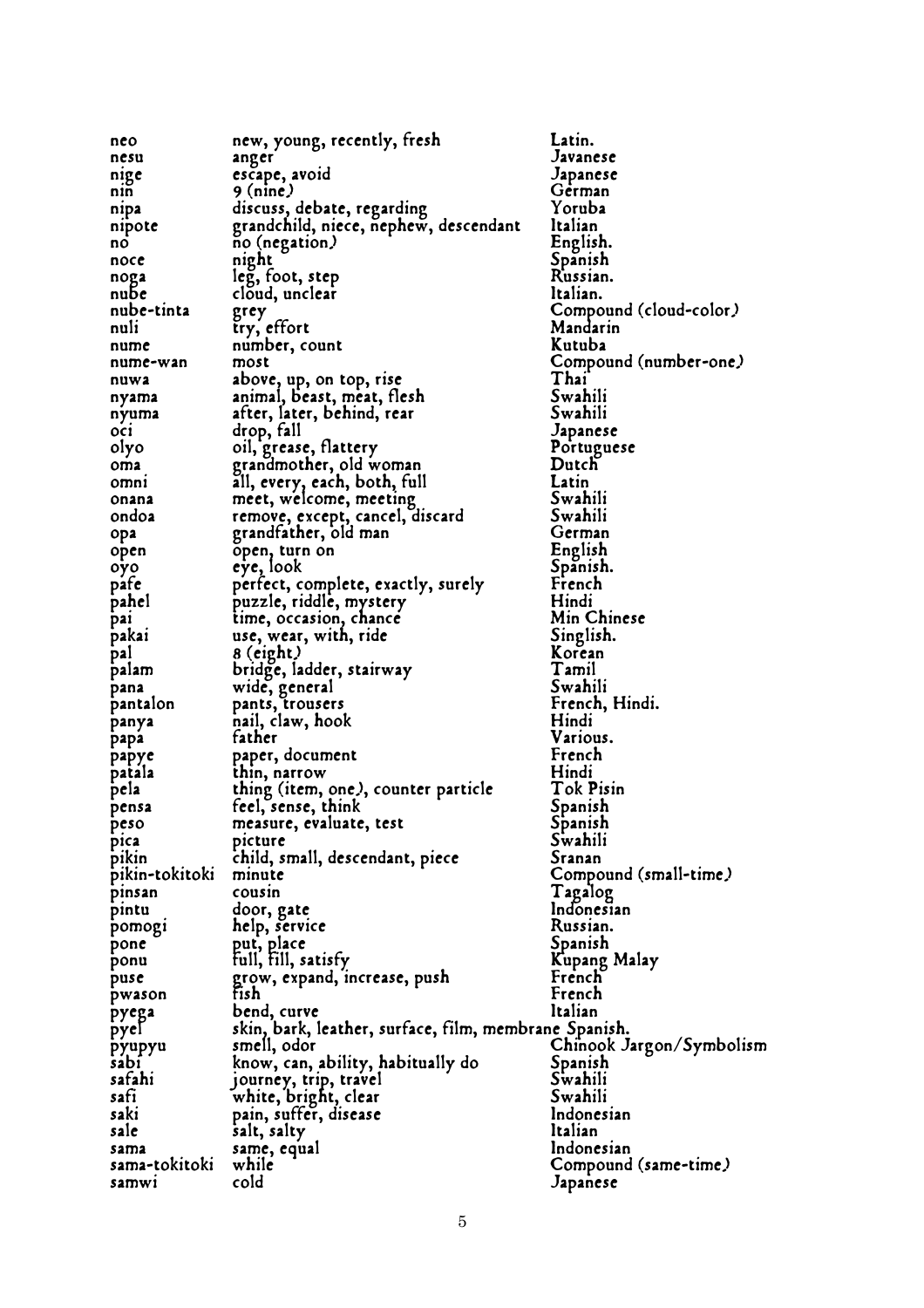| sandal      | shoe                                                                                 | English                         |
|-------------|--------------------------------------------------------------------------------------|---------------------------------|
| sani        | plate, dish, saucer                                                                  | Lingala                         |
| satya       | true, truth, straight, certainly                                                     | Hindi                           |
| seka        | dry                                                                                  | Spanish                         |
| sem         | 7 (seven)                                                                            | Russian                         |
| sem-tyen    | week                                                                                 | Compound (seven-day)            |
| semya       | seed, origin, essence                                                                | Russian                         |
| sewa        | seed, origin, essend<br>rent, borrow, debt                                           | Indonesian                      |
| 51          | $4$ (four.)                                                                          | Japanese                        |
| silni       | strong, loud, power                                                                  | Russian                         |
| sinto       | belt, zone                                                                           | Porguguese                      |
| siya        | black, dark                                                                          | Persian.                        |
| skatı       |                                                                                      | Swahili                         |
| skusa       | apologize, sorry, forgive<br>wise, wisdom, teaching                                  | Italian                         |
| sofi        | wise, wisdom, teaching, philosophy, religion                                         | Greek                           |
| sole        | sun, light, glory                                                                    | French                          |
| soma        | read                                                                                 | Swahiili.                       |
|             | dream                                                                                |                                 |
| sonya       |                                                                                      | Spanish<br>Swahili              |
| spika       | nail, pin, needle, spike, stab, pierce                                               |                                 |
| stali       | stop, cease                                                                          | Russian-Chinese pidgin<br>Hindi |
| stan        | country, land, place                                                                 | Latin                           |
| stela       | star, heavenly body                                                                  |                                 |
| subi        | receive, be (passive), happen to                                                     | French, subir.                  |
| suda        | already, anymore, anterior tense, have done Indonesian                               |                                 |
| sundin      | obey, follow, next, in accordance with, thus                                         | Tagalog                         |
|             | sunya O (zero), none, empty                                                          | Sanskrit                        |
| susi        | worry, concern<br>suck, absorb, soak                                                 | French                          |
| susu        |                                                                                      | Tetun/Symbolism                 |
| sutya       | thread, sew, formula                                                                 | Sanscrit                        |
| swai        | clean, tidy, pretty                                                                  | Thai                            |
| swana       | argue, dispute, quarrel                                                              | Lingala                         |
| swanye      | heal, repa,<br>he, she, it, this, that<br>forbid, taboo, holy, sacred<br>hand, shelf | French                          |
| ta          |                                                                                      | Mandarin                        |
| tabu        |                                                                                      | Tongan                          |
| tafele      |                                                                                      | Latvian                         |
| tahan       |                                                                                      | Singlish                        |
| takan       | hit, beat, kick, attack, collide                                                     | Singlish                        |
| ta-omni     | they                                                                                 | Compound                        |
| tasol       | only, alone                                                                          | Tok Pisin                       |
| tate        | stand, vertical, position                                                            | Japanese                        |
| ta-tokitoki | now, present                                                                         | Compound (this-time)            |
| tebal       | thick, fat, dense                                                                    | Indonesian.                     |
| tefa        | lose                                                                                 | Amharic                         |
| tene        | have, hold, with, own, exist                                                         | Spanish.                        |
| tenga       | ear, hear                                                                            | Tagalog                         |
| tentu       | of course, naturally                                                                 | Indonesian                      |
| tete        | hand, arm, hit                                                                       | Symbolism                       |
| tinta       | color, paint                                                                         | Spanish                         |
| tokitoki    | time, weather, season, hour, clock, sometimes                                        | Symbolic                        |
| tomo        | accompany, with, friend, together, mutual, mix                                       | Japanese                        |
| tuce        | touch, feel                                                                          | French                          |
| tufan       | storm, fury                                                                          | Arabic                          |
| tumpul      | blunt, dull, mild                                                                    | Indonesian                      |
| tumtum      | heart, core, center, emotions                                                        | Chinook/Symbolism               |
| tunda       | fruit, outcome, berry                                                                | Swahili                         |
|             | throw                                                                                | Swahili                         |
| tupa        |                                                                                      |                                 |
| twa         | $3$ (three)                                                                          | French                          |
| tyen        | day, sky                                                                             | Mandarin                        |
| tyen-tinta  | blue                                                                                 | Compound (sky-color)            |
| ulda        | cry, weep                                                                            | Korean                          |
| umbo        | shape, form, appearance                                                              | Swahili                         |
| umeni       | art, craft, skill                                                                    | Bulgarian                       |